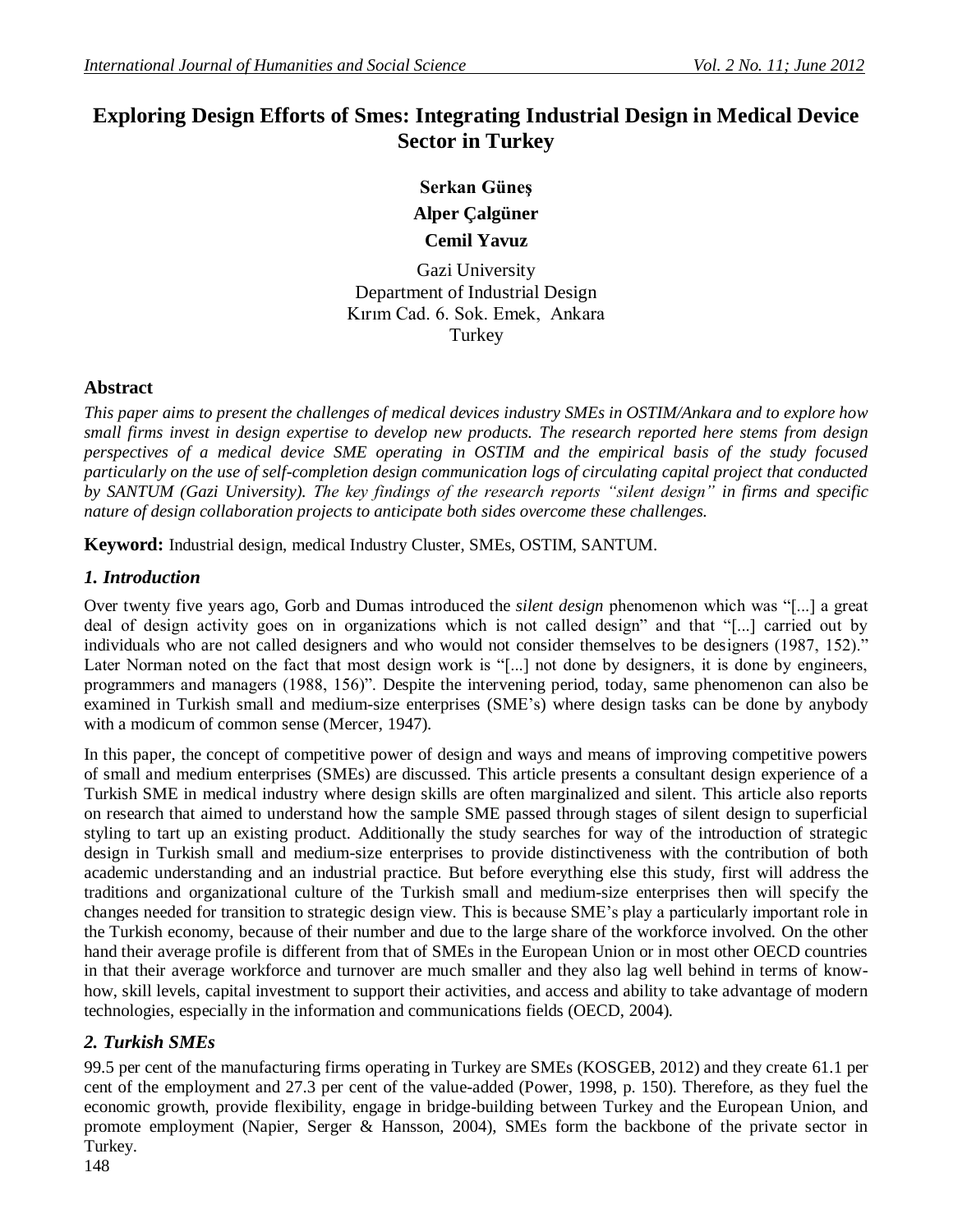On the other hand, Turkish SME's are often confronted with problems that are uncommon to the larger companies and multi-national corporations like their comparables in the world. The problems faced by SMEs are more or less similar in nature and these problems include financing, poor infrastructural facilities, lack of skills in international trade; bureaucracy, high rate of enterprise mortality, shortages of skilled manpower and mainly low level of entrepreneurial skills due to operating in a particularly unstable and unfavorable macroeconomic environment characterized by high inflation and a succession of deep recessions and sharp upturns. Nevermore SMEs have success factors that include high flexibility, motivation of employees, innovation, reliability and customer loyalty as well as customer specific goods and services (Schneider, 2004).

If the topic is examined in terms of competitiveness in SMEs, sustaining innovative and entrepreneurial climate in SMEs become important. Most SMEs are already at the limits of their ability in handling organizational growth and the formal processes of innovation (Cawood, 1997) due to limited resources and capabilities for conducting in-house R&D activities (Hausman, 2005). In contrast, the offerings from the smaller firms are more likely to be true innovative steps (Cawood, 1997) and a source of most innovation (Schumpeter, 1934) with great operational expertise and customer knowledge (Dahl and Moreau, 2002) and effect of "smallness" that gives ability of flexibility (Taymaz, 1997) and efficiency.

In Turkey, accessing to finance is often mentioned as a key factor and major barrier hindering the development of innovation in SMES (European Commission, 2004). On the other hand, SME sector's capability to promote internationalization and exports is another problematic area for Turkish SMEs which are not prepared for engaging and competing with foreign companies (Napier, Serger & Hansson, 2004). Today as productivity rests on how companies compete (Porter, 1998), sharing knowledge, relationships, and motivations under providers of specialized infrastructure – in cluster and organized industrial zones is a critical comparative advantage for SMEs to access finance and reach global markets and corporate markets. To ensure efficiency and increased profitability in production by gathering together industrialists working in similar fields, and, as a result, to encourage spin-offs, under a common plan and to prepare the industrial infrastructure for investment; Turkey has established several organized industrial zones and operates them under state supervision (Code No. 4562). The greatest in Turkey, barely one of the small and medium sized industrial manufacturing areas in the world, The OSTIM (established 1967) is one of that organized industrial zones in Turkey with 5.000 companies, 50.000 employees under 17 main sectors.

#### *3. Brief Information on OSTIM and OSTIM Medical Industry Cluster*

OSTIM, an Organized Industrial District in Ankara, Turkey, is being the largest and organized industrial SME agglomeration in the country, having approx. 5.000 enterprises, 50.000 employees, acting in 17 different industrial sectors and 139 lines of business. The main productions are Machine Manufacturing, Metal Processing, Electric-Electronic, Construction Machines, Manufacturing Equipments, Plastic-Rubber and as well as Medical Equipments. The target of OSTIM is  $\lq$ [...] to be a more competitive industrial region that completes all the infrastructure requirements, does high-quality but low-cost production, has competitive power, can move with synergy, retrieves the knowledge and talent of benefiting university-industry cooperation, follows the worldwide production technologies (Aydın, 2011)"

OSTIM tends to coalesce and work as *one factory with its whole units* with the advantage of flexible manufacturing potential of embedded SMEs. The region is also paying attention to focus on clustering studies where the competitiveness of one company is related to the performance of other companies and other factors tied together in the value-added chain, in customer-client relation, or in a local or regional context (Porter, 1990). In this context, in 2007, the Analysis of the International Competitiveness Level of the sectors operating in OSTIM work has been done and the collected data is analyzed with the diamond economical model (Porter, 1990). As a result of this study Construction Machinery, Renewable Energy and Environmental Technology, Defense and Medical Industry are defined as target sectors on which ideal infrastructure must be installed (OSTİM, 2011).

OSTIM Medical Industry Cluster has been established after the mentioned study which conducted in 2007 with the goals of increasing the share of domestic production in Medical Sector need and introducing OSTIM SMEs in the international medical market. The cluster also aims collaborate with universities as well as creating a regional competitive advantage with specialized sector. The cluster has 48 confirmed members with 1240 employees.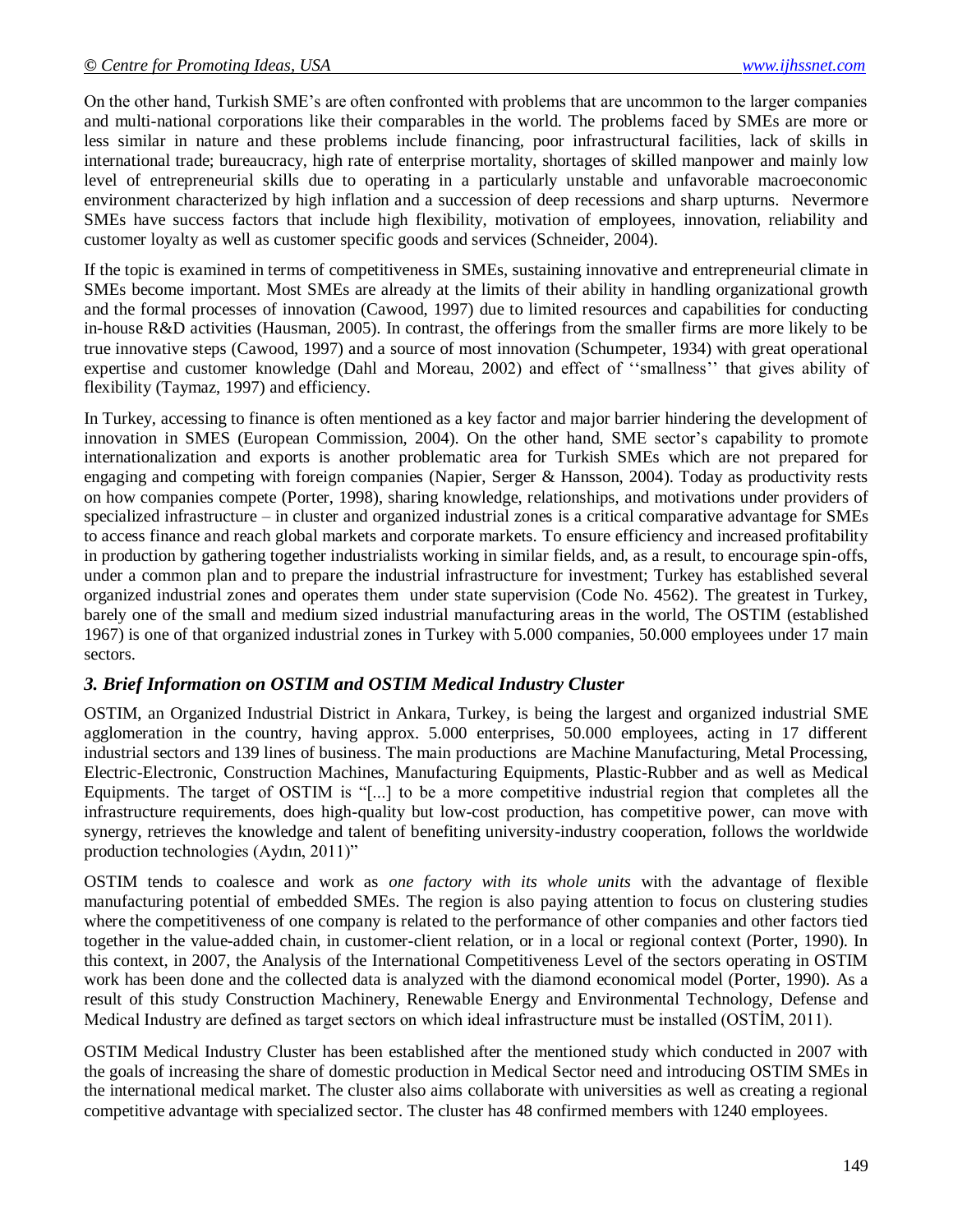In details the firms have 407 graduate staff and 153 engineers and the number of staff who knows foreign language is 127. In 2012 the cluster has received direct financial support from Ankara Development Agency by call for proposal method for the establishment of industrial design coordination center on medical technologies.

## *4. Design and Innovation Activities in Turkish Medical Sector SMEs*

In Turkey medical industry/device sector carry out their activities under the pressure of cost-containment policies. The public sector is the main supplier in this sector and procurement systems of the public organizations are forcing companies for low-price policies. Under these circumstances, new product development processes are ignored if new requirements are not written in tender specifications. On the other hand domestic companies are forced to innovate without bending over costs due to increasing number of innovations in medical devices and the interest of the foreign firms in the health sector market forces. In recent years, many domestic medical device manufacturers are facing increasing competition from competitors entering the market from China with extremely aggressive low prices. Also western manufactures raid the market with strong distribution network and payment facilities to supplant high marketing costs. "Being a Turkish Brand" is claimed to be a barrier to persuade the key agents (such as healthcare professionals or decision makers in institutions).

Many SMEs are complaining on lack of equities or risk capital to fight with global giants as Siemens or GE and request incentives. As incentives promote or encourage firms and help the firms to utilize the physical and human capital that exists (Lall, 1992) unfortunately many Turkish SMEs perceive incentives as cash rewards of direct donation without fulfilling the requirements as documenting, monitoring and reporting.

Last but not least; there are limited number of systematic data about medical device sector and there weren't any reliable policy action to enhance the competitiveness by innovation and productivity by clustering until 2010s. In this case being distributor of foreign products become more attractive in participating tenders in a more confident way.

## *5. The Case of TEKNOMAR Ltd. Co.*

## **5.1 Case Study Research Methods**

The main method used in the research is the design communication logs of Gazi University SANTUM (Research and Implementation Centre for Arts and Design). As the interpretive research is criticized due to validity of the results, self-completion diaries, journals sometimes a series of semi-structured interviews about project and logs can generate valuable information (Alaszewski, 2010) and can construct pictures of social reality from the actors' perspective (Plummer, 2001). Logs were completed over contract period to provide a rich source of information on respondents' behavior and experiences on a daily basis, by three key personnel of SANTUM; all of whom were directly served as the design consultant.

#### **5.2 Company Profile and Design Perspective**

Teknomar Ltd. Co. (Teknomar) (founded in 1993 and located in OSTIM / Ankara) manufactures devices under Teknomar Brand such as Surgical Tool Sterilization Devices, Clean Room and accessories, Biosafety Cabinets, Air Purifier and Climate Systems. The firm mainly focuses on Hydrogen Peroxide Sterilization Devices, Industrial Type Ethylene Oxide Gas Sterilizators, Asepticizers and exports them to 20 countries. Teknomar also has ISO 9001:2008 and ISO 13485:2003 quality management system and our products are CE-certified according to93/42/MDD.

In July 2011, the firm signed up a design consulting contract with Gazi University SANTUM to perform design of Hydrogen Peroxide Plasma Sterilization Device in accordance with the terms and conditions set forth in circulating capital directives of the university. First face to face meeting (5.7.2011) between firm and SANTUM was about the product range of the firm and understanding their needs and design perspective.

The design perspective, in other words how design is understood within the company, was mainly on cost reduction and regulations, standards and *creating more soft edges as giant rivals do* were constantly part of the ‗design vocabulary'. In the firm, the design efforts were not systematically or formally cultivated and maintained like many other business processes as engineering and the aspects of design were, to some extent, 'silent' due to highly qualified technical knowledge of the owners of the firm. Another cause for silent design was because of the close interactions of employees and management (Press and Cooper, 2003) where the firm was family-owned.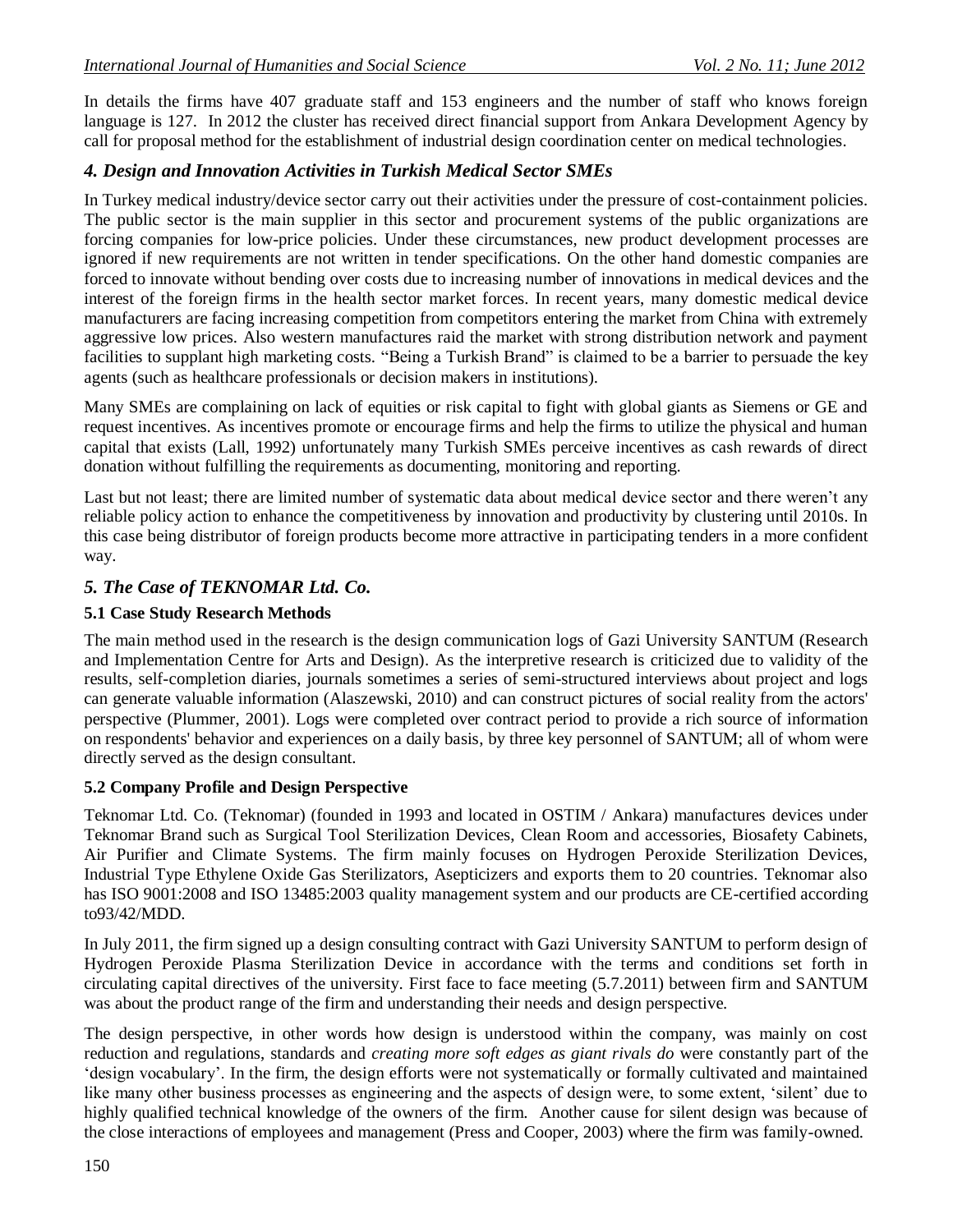Within Teknomar much of this information for design process was coming from technical literature and the management was proud on technical superiority, on the other hand was complaining due to their *electrical service panel looking* devices compared to their global rivals (Figure 1).



**Figure 1. Existing Hydrogen Peroxide Plasma Sterilization Device of Teknomar Ltd. Co.**

#### **5.3 Design Process**

According the design contract, SANTUM's Services consist of the design of Hydrogen Peroxide Plasma Sterilization Device based on the approved Preliminary Technical Documents obtained by the Owner (Teknomar). The design work has done in three stages. The first stage was the Preliminary Design Phase, to define the three concept of the project. The second phase, the Design Stage, was about to detailed design of actual selected one concept. The third, the last stage, the Construction Documents was including the final versions of the drawings and advise on the production of vacuum dies of the panels of the device.

The contract was provided by SANTUM and arranged according to the characteristics of Turkish SMEs. Yet the most of Turkish SMEs want to *choose the best suitable one from exceedingly numbers of proposed design alternatives,* the contract limited the proposed alternative number with three. As the most of Turkish SMEs deliberate or defer making a decision on critical issues as design due to limited risk capital, the contract also urges Owner to choose one alternative for detail design permanently. Lastly, most of the SMEs are looking for continuous support of designer at preliminary production stage; the contract covers support services in prototyping stage to facilitate consistency between concept and production.

Medical device industry is always known as fast-growing, highly innovative, and intensely competitive industry characterized by ready access to technology through links to shareholders (Rochford and Rudelius, 1997). On the contrary, in Turkey medical device industry is dominated with SMEs which try to realize innovation but traditionally face high transaction costs and financial problems that hamper innovations. On the other hand, yet innovations of SMEs depend on specificities of that region (Kaufmann and Todtling, 2002), most of the OSTIM SMEs see cosmetic touch-ups on the existing product as product innovation. Precisely for this reason, in the first design meeting, Teknomar has limited the scope of design work due to the limitations of costs. It was predominately facilitated by the cost-clamp within the company that one manager described thus, *check this catalogue… this is a German product you see curves…the structure of the device is fixed and untouchable…we can't chance the place of the monitor…we need more soft edges as Germans do.*

With this limitation SANTUM proposed three concepts on 19.07.2011 where silent design was pervaded (Figure 2). The proposals were designed according to limitations of cost and firm-specific ‗embodiedness' (Lam, 2000) on technical issues. Throughout the design process in Teknomar, the aluminum structure and the locations of interface, which have been decided previously acted, as the most determining factor for the design.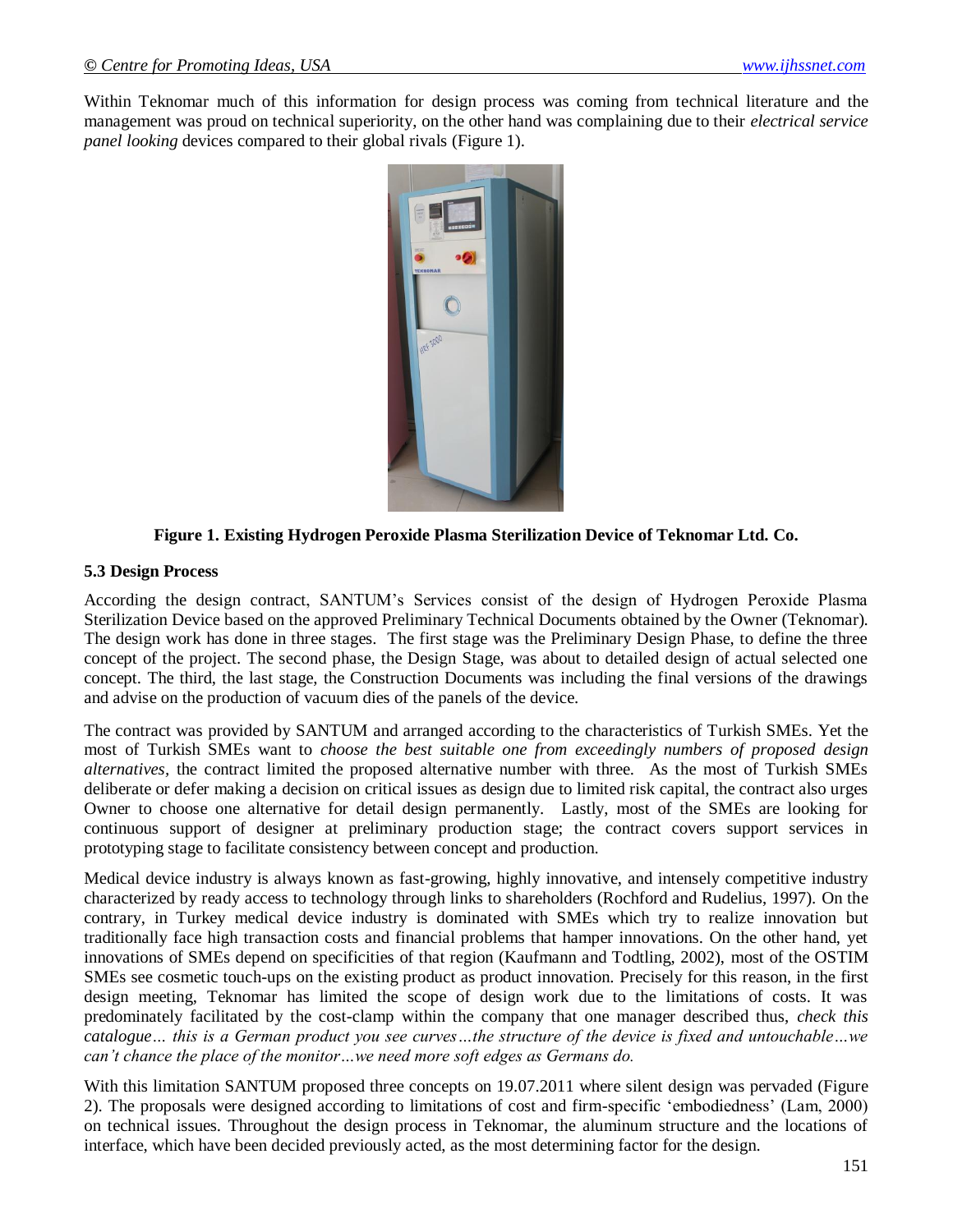For this reason, the designs formed on the base structure and not interfere in the interface, in this state, design are limited by proposals on only the edge profiles and panels. It was just a cosmetic touch, not an overall design process due to lack of brave steps that may move the organization products in world class. The situation was not depending on the personal characteristics and experience of the owner/manager (Young and Sandhu, 1995) but also depends of the production limits of the subcontractor who produce vacuum formed PE panels for the firm.

This attitude toward is design work is likely to be common in Turkish SMEs and shows how do Turkish SMEs fit design activities into their business with the limitations of concrete project working data (parameters, files). Despite this strong commitment to supporting industrial design within SMEs, with the slack resources essential, most of the design efforts are limited by the previous and fixed design decisions of silent and mostly technical design. This problem is common in SMEs with a few important exceptions yet the universe of SMEs covered by a specific niche product which has developed by a mainly technical research carried out over the years.

This attitude toward is design work is likely to be common in Turkish SMEs and shows how do Turkish SMEs fit design activities into their business with the limitations of concrete project working data (parameters, files). Despite this strong commitment to supporting industrial design within SMEs, with the slack resources essential, most of the design efforts are limited by the previous and fixed design decisions of silent and mostly technical design. This problem is common in SMEs with a few important exceptions yet the universe of SMEs covered by a specific niche product which has developed by a mainly technical research carried out over the years.



**Figure 2. Proposed design concepts to the firm.**

This attitude toward is design work is likely to be common in Turkish SMEs and shows how do Turkish SMEs fit design activities into their business with the limitations of concrete project working data (parameters, files). Despite this strong commitment to supporting industrial design within SMEs, with the slack resources essential, most of the design efforts are limited by the previous and fixed design decisions of silent and mostly technical design. This problem is common in SMEs with a few important exceptions yet the universe of SMEs covered by a specific niche product which has developed by a mainly technical research carried out over the years.

Teknomar has selected concept three at the end of Preliminary Design Phase. In the second phase, the Design Stage, SANTUM detailed the concept three. This phase was mostly technical yet the design process was focusing and aiming to fix the concept three according to the production capability of Teknomar and its subcontractor. The main motivation at this design stage was to enhance profitability by developing design for efficient manufacture. This is quite a common approach to placing design expertise in the Turkish SMEs, as they see design as a cosmetic touch that should not increase the previous costs and can be produced by decorous methods. In this stage, progress on the project depends on the technical approval of the subcontractor's who will produce parts without excessive investment costs.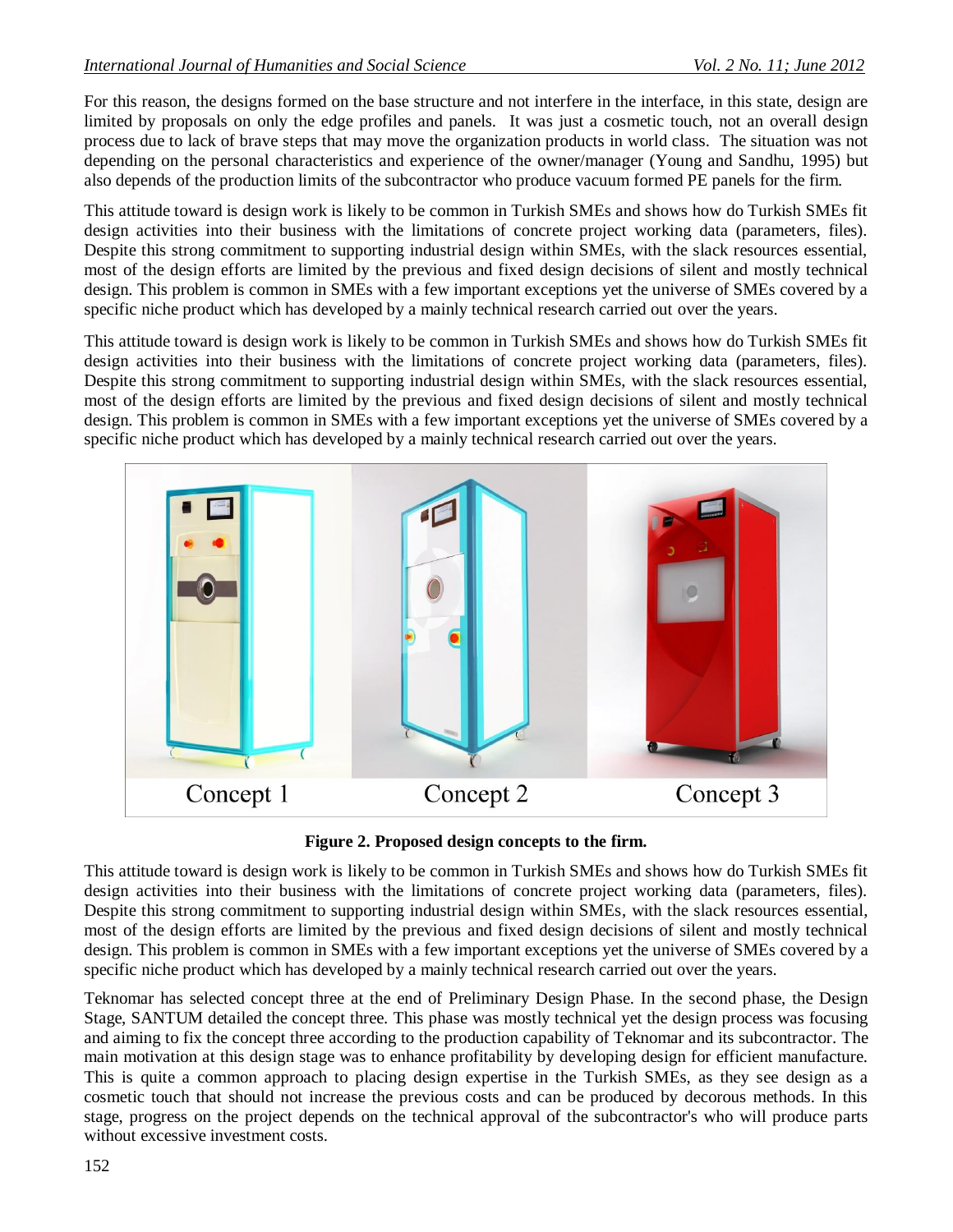In the last stage, the Construction Documents is about creating final CAD/CAM data for engineering and manufacturing. The true fact is that the most of the Turkish SMEs expect expertise on CAD/CAM processes due to facilitate proper communication between their engineering function and subcontractor with design firms. Therefore, design firms are encouraged being close to the in-house production team or subcontractor. On the other hand, designers who do not have enough technical knowledge are perceived as artists. Obviously SMEs prefer entrepreneurial designers who design as well as exploit the commercial potential of the product by organizing production. Design entrepreneurship (Vienne, 2002; Heller and Talarico, 2008) is perceived by SMEs as creating business and new opportunities in market by the help of design and design firms. In short, Turkish SMEs are searching design partners whose skills are not limited with conventional ones as idea generation or CAD drawing but skill for today's modern entrepreneurial and knowledge-based economy like high level of executive responsibility, business planning and management for creative and marketing issues and mostly production.

#### *6. Some Core Points to Work with Turkish Medical SMEs*

Regarding the context specific nature of design collaboration projects some characteristics of Turkish SMEs (mainly the ones in OSTIM Medical Cluster) and their way of looking to design issues are generalized as follows;

- As the SMEs operate in clusters, word- of mouth advertising is important. If one has gained success with design, others tend to imitate successful one in the search of routine (Nelson and Winter, 1982).
- As the medical device sector is highly depends on technical innovation, most SMEs prefer to work with design entrepreneurs rather than high-profile trendy ones driven by artistic motives.
- Both production and transaction costs and the manufacturing capabilities of the SMEs define the scope of design. Design is rather perceived as a cosmetic touch to an existing firm's product.
- Most of the SMEs in medical device sector are family business. When the family business is basically owned and operated by one person; the boss and usually chairman of the board; decisions on design alternatives are made by the personal taste of the boss.
- In evaluation of design alternatives, most of Turkish SMEs want to choose the best suitable one from exceedingly numbers of proposed design alternatives or deliberate or defer making a decision due to the vacillate.
- Most of the domestic SMEs search for design consultant during a term of crisis with the hope of quick fix for their immediate problems.
- The performance of regional economies is strongly influenced by the strength of local clusters and the vitality and plurality of innovation (Porter, 2003). Being in the same Medical SME cluster gives chance for to benefit from active government assistance, to lobby and to excite the designers' interest.
- Trust relationships are necessary to the conduct of business with Turkish SMEs. Some base level of trust is required just to engage for design contracts. The trust creation process, a process model of trust creation through personal interaction—mainly conversations (Maister, Green and Galford, 2001), is needed to build long-term design partnerships.

#### *7. Conclusion*

Small and medium-sized enterprises (SMEs) play a very important role in Turkish economy. They are under great pressure for being global and competitive. To eliminate this pressure most of the SMEs are congregate under sectoral clusters to facilitate continual innovation. One fruitful sample is OSTIM Medical Industry Cluster with the goals of increasing the share of domestic production in Medical Sector need and introducing OSTIM SMEs in the international medical market.

As the medical device sector is highly innovative and under the pressure of cost-containment policies, even global brands are losing ground to entrepreneur SMEs who are as effective as other giants in the market. On the other hand, SMEs have some series of weaknesses due to their scale. One weakness is lack of consciousness of design and lack of capital for innovation. Turkish medical device SME, mainly located in OSTIM, Ankara, suffer the same weakness, but attempt to seek a solution for this problem. Many domestic SMEs are trying to become more visible in the market by integrating industrial design processes. This new experience of the SMEs brings many challenges. To work with a small scaled firm forces designers to a new way of thinking. If the subject is medical device design, technical requirements in the job makes the process more complicated for the both side. This study focused on the product development challenges in SMEs and aimed to anticipate both sides overcome these challenges.